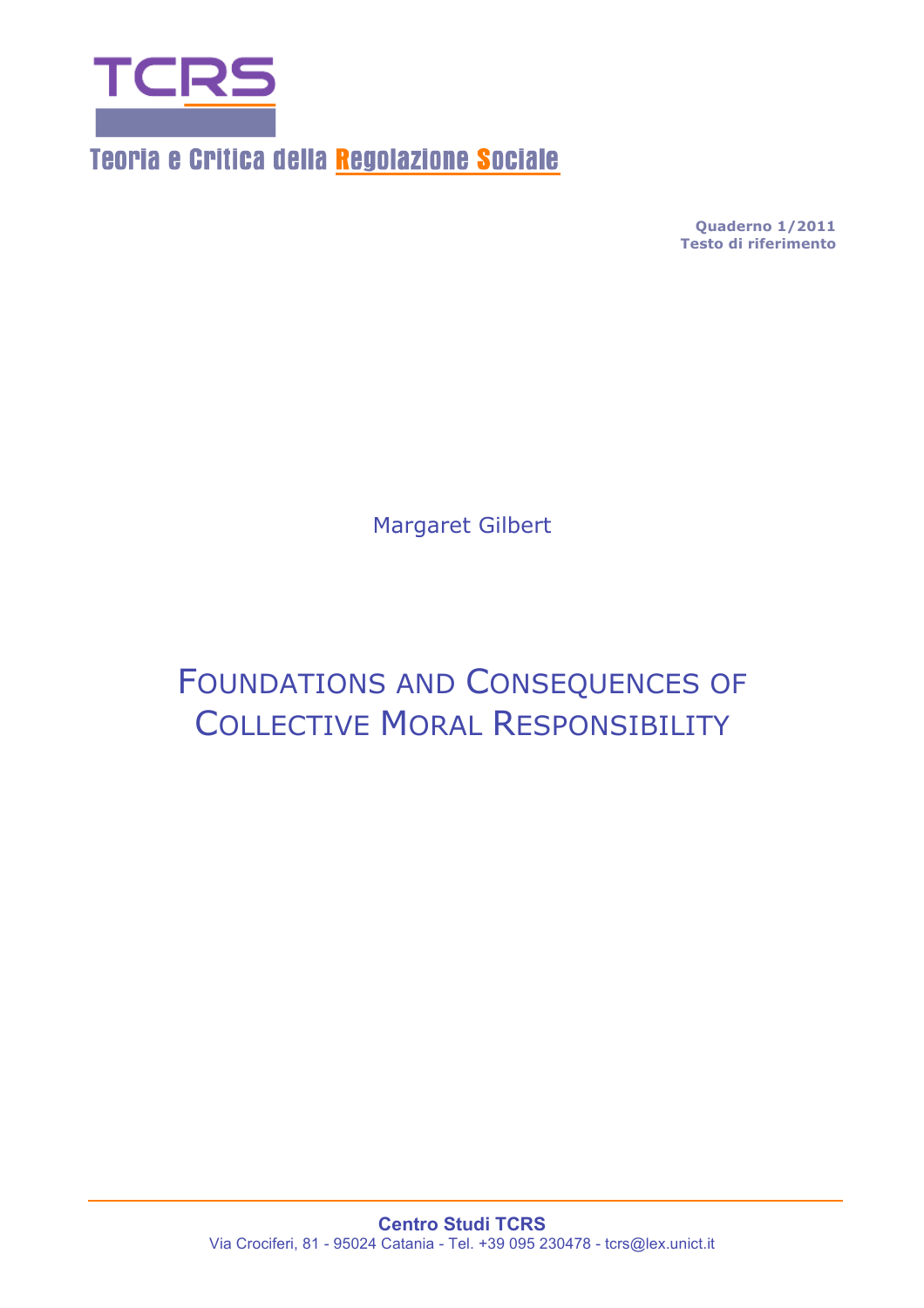Margaret Gilbert University of California - Irvine mpgilber@uci.edu

> In: *Intenzionalità collettiva e figure della responsabilità*  Quaderno 1/2011

ISSN: 1970-5476 Centro Studi "Teoria e Critica della Regolazione sociale" Via Crociferi, 81 - 95024 Catania Tel. +39 095 230478 – Fax +39 095 230462 tcrs@lex.unict.it www.lex.unict.it/tcrs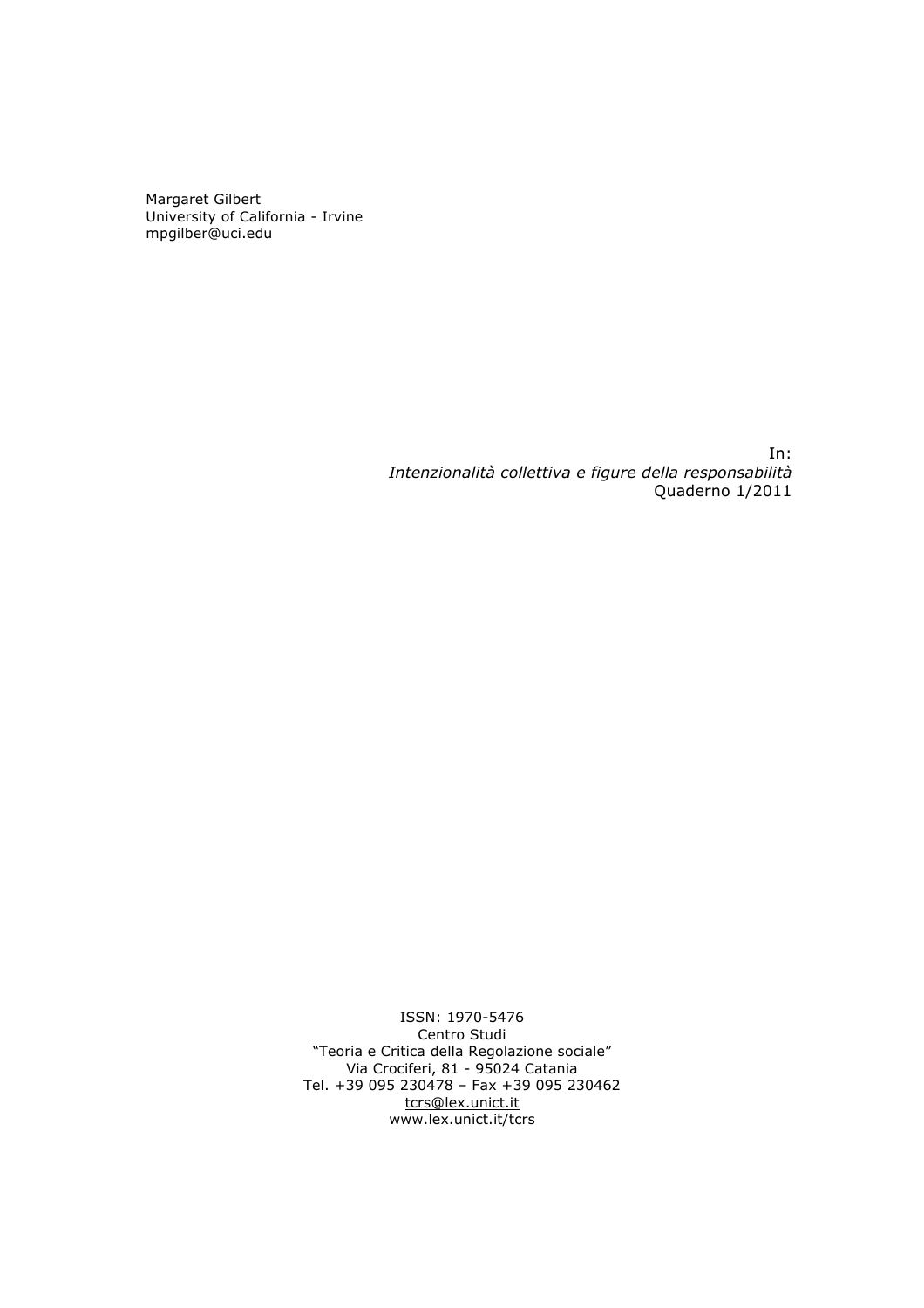#### Margaret Gilbert

#### FOUNDATIONS AND CONSEQUENCES OF COLLECTIVE MORAL RESPONSIBILITY

"We are doing a very wicked thing in firing on the Cretan insurgents & in blockading Greece so that she cannot succour them..."<sup>1</sup>

This paper focuses on *collective moral responsibility* in the backward-looking sense that subsumes collective moral *blameworthiness* and *praiseworthiness.*<sup>2</sup> For the sake of simplicity I focus on the former, to which I also sometimes refer as *collective moral guilt* or more briefly as *collective guilt*. 3 For the same reason I focus on collective guilt over a bad *action* as opposed to an irresponsible *belief* or reprehensible *attitude*.

As I understand it, collective guilt is a moral condition. When appropriate in what follows I make it clear that I am speaking of *feelings* of guilt rather than of the moral condition of guilt itself.

I first introduce some pressing questions relating to collective guilt. I then raise a prior problem and sketch my solution to it. On that basis I defend a particular set of answers to the questions, and consider some of their consequences.<sup>4</sup>

#### **1. Some questions about collective moral responsibility**

Suppose that we did something horrible. We were not forced to do it. We were not faced with irresistible threats, for instance. We knew, or should have

 $\overline{a}$ 

<sup>&</sup>lt;sup>1</sup> [Martin] Gilbert (1991: 68) quoting Winston Churchill, age 22, in a letter to his mother.

<sup>2</sup> Sometimes "collective moral responsibility" is understood as a matter of what the collective's *responsibilities* are. My focus is, evidently, on collective moral responsibility in a different sense. Though one can ask about a collective's moral responsibilities in relation to some persons whom they have not wronged, one often asks about them in relation to those they have wronged. Hence an understanding of the question on which I focus is highly pertinent to the other question also.

I take collective moral quilt to be the moral condition for which one will be blamed, if one is morally blameworthy.

<sup>4</sup> I have previously addressed the topic of collective moral blameworthiness and related topics in quite a few publications. See e.g. Gilbert (1989: esp. chs. 4 and 7), (1997), (2000), (2002a), (2002b), (2006a). In this discussion I review my basic position while explicitly or implicitly addressing some of the comments that those earlier discussions have received. There is no space for a full set of responses.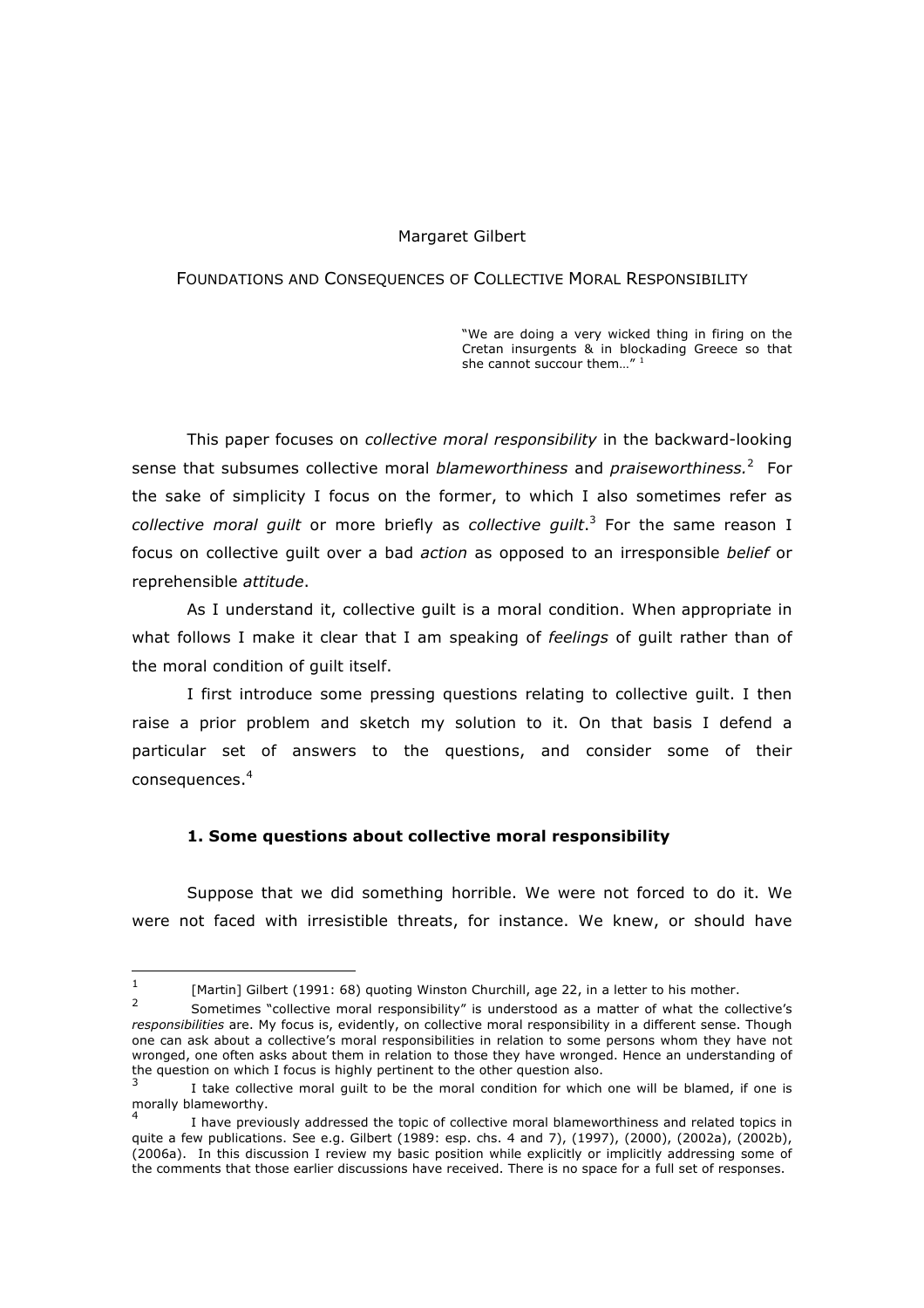known, that what we did was horrible. Many would say those are enough---if not more than enough---premises from which to infer that we are to blame for doing what we did.<sup>5</sup> Let us suppose this is so.<sup>6</sup> Indeed, let us suppose these premises state both necessary and sufficient conditions for collective moral guilt.

If *we* are to blame, what does that say about me? More fully: Must I personally be blameworthy with respect to our action---at least to some extent? After all, *we did it*, and I am *one of us*. Or must I be blameless? After all, *we* did it, not I. Or must my blameworthiness---to some extent or other---still be unclear?

I shall argue for negative answers to the first two questions: *Neither my moral guilt nor my moral innocence is implied by our moral guilt*.

Hence, as I see it, when we are to blame, none of us is necessarily personally *white-washed*, morally speaking.<sup>7</sup> Nor are any of us necessarily *morally blameworthy---*to *any* extent*---*as a result.

Thus I argue for a positive answer to the third question: given that we are guilty, my personal blameworthiness---to some extent or other---is still unclear. Everything depends on the precise details of my relationship to our wrongdoing-- *even allowing that it is properly characterized, from my point of view, as* our *wrongdoing.*

## **2. Towards an account of acting together**

 $\overline{a}$ 

What is it for *us* to do something horrible? This is the fundamental question one needs to answer in any inquiry as to the nature and implications of collective guilt---if such there be.<sup>8</sup> I shall therefore spend considerable time on it.

Sometimes when one says "We are doing such-and-such" this is understood to be elliptical for "We are all doing such-and-such" or "Both of us are doing such-

 $5$  One might wonder about the knowledge condition; though this, as posed, is fairly weak.

<sup>6</sup> One might also think further conditions should be added, relying perhaps on fine-grained analyses derived from consideration of individual human agents. I shall not attempt to discuss the extent to which such analyses should drive discussion of the collective case. Clearly this is an interesting question. For discussion see Haji (2006). I discuss the general methodological issue in relation to individual versus collective belief in Gilbert (2002c).

<sup>7</sup> The white-washing worry in relation to collective moral responsibility is evidenced in e.g. Smith (2008: 206).

This is recognized by Kutz (2000), who offers his own account of acting together.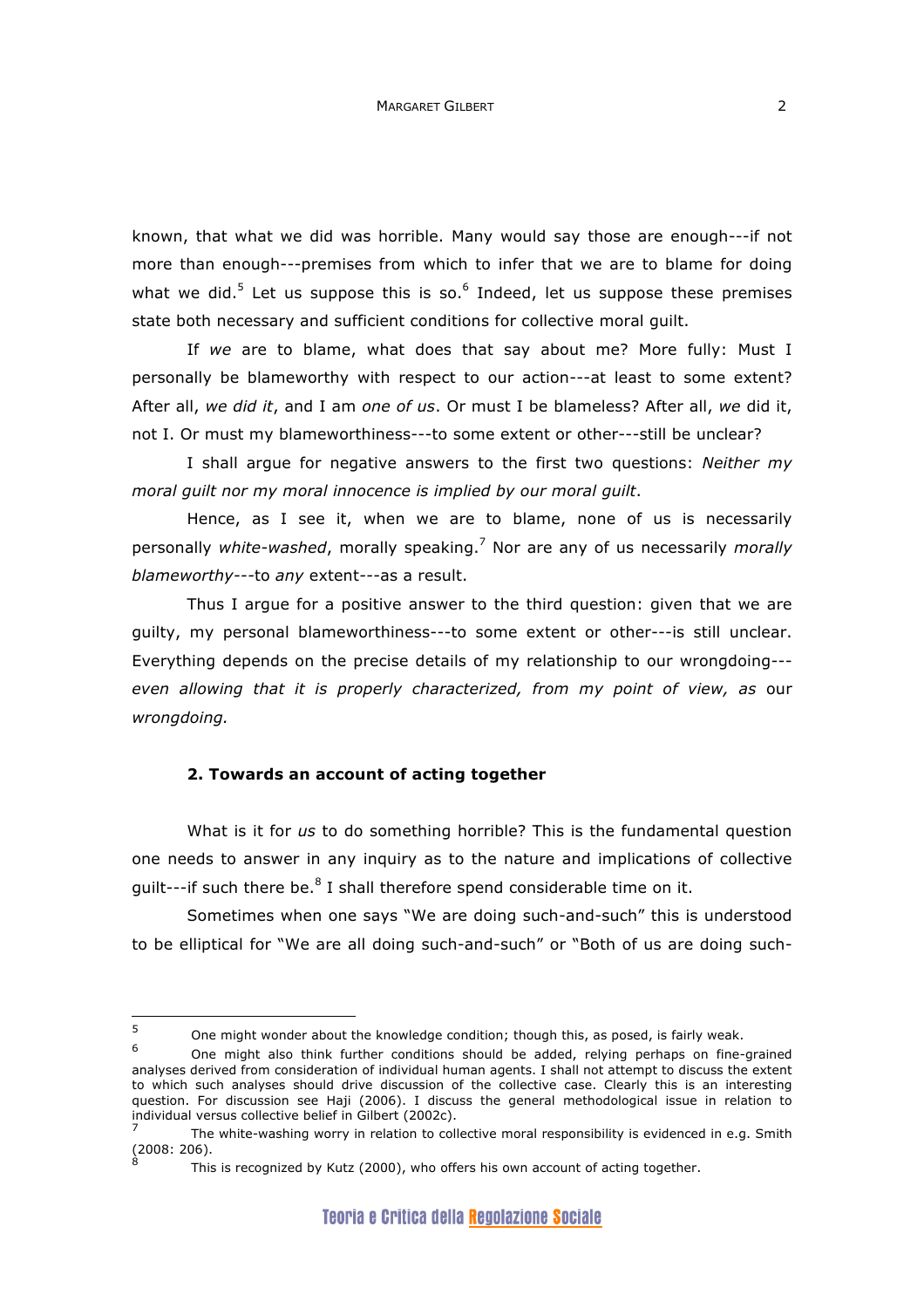and-such". In my discussion here I have been and will be giving the sentence "We did something horrible" a different, common, *non-distributive* reading.

The use of "together" marks this reading in the following version of the question at issue: what is it for us to do something *together*?<sup>9</sup>

There are many different philosophical accounts of what doing something together, *acting together* or *joint action* amounts to. They focus on the human case as I do here.  $^{10}$  Many of these accounts, however appealing in other respects, do not seem to be adequate to *our everyday understanding* of the statements in question – statements such as "We're fighting the Nazis", "We're on a mission to kill their leader", "We're working on a plan" and so on. $^{11}$ 

Whatever the merits of such accounts, then, they *do not speak directly to the questions at issue here.* For *those questions were posed in everyday terms, relying on everyday understandings*.

#### *Conditions of adequacy for an account of acting together*

What is needed for an adequate account of acting together? Here I briefly note some of the requirements I find plausible.<sup>12</sup>

### *i. The unity condition*

 $\overline{a}$ 

Those who do something together are thereby *unified*. Further, they are unified in the way in which persons who constitute a *social group* in a relatively narrow sense of the term are unified. Such groups include families, sports teams, discussion groups, labor unions, and terrorist cells.<sup>13</sup> I say this because, intuitively,

<sup>&</sup>quot;Together" here does not then mean "in close physical proximity". Those who are doing something together may be in close physically proximity, or they may not be. Sometimes I use the term "joint activity" to refer to the phenomenon in question.

There is discussion in the literature of primatology comparing primate and human modes of "acting together". This literature is influenced by the accounts a variety of philosophers have given.

An account I have questioned in this respect is that of Christopher Kutz who sees personal "participatory intentions" as the foundation of acting together. See, e.g. Gilbert (2002a). I would say the same of Michael Bratman's account of what it is for people collectively to intend to do something, first presented in Bratman (1993), which I have discussed in other terms in several places including Gilbert (2009a). Bratman puts personal "intentions that we J" at the foundation of what he refers to as "shared intention".<br>
12

<sup>&</sup>lt;sup>12</sup> Central references here are Gilbert (1989: ch. 4 also ch. 7) and Gilbert (2006b: chs 6 and 7). For discussion of the use of such lists see Gilbert (1989 ch. 4), (2006b ch. 8).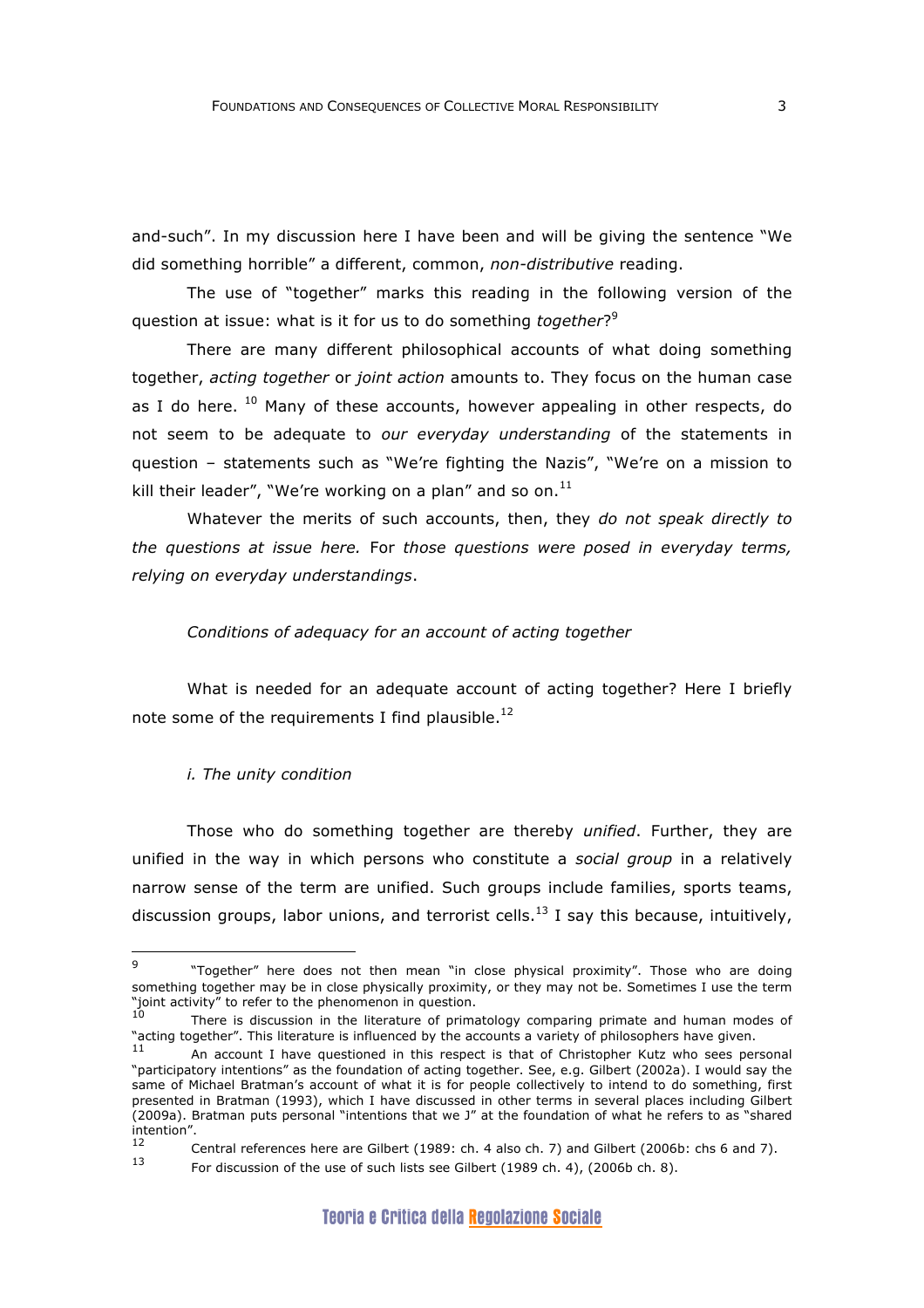those who act together constitute such a group, though in some cases a small and ephemeral one.14 To use terms from Rousseau, they constitute an *association* as opposed to a mere *aggregation* of persons.

An adequate account of acting together, then, should enable us plausibly to characterize what I shall refer to as the unity of the *collective "we"*.

In this connection the perennial attractiveness of the idea that a society is constructed through an actual contract or, better, agreement, is suggestive.<sup>15</sup> It suggests that the members of a collective "we"---including those who act together- --are unified *in the same way* that the formation of a contract or agreement unifies the parties to the contract.<sup>16</sup> This is not to say that what is strictly speaking an agreement will need to have been made. Nor is it to say precisely what an agreement achieves.

These points throw doubt on accounts of acting together according to which appropriately matched personal intentions---intentions properly expressible with the words "I intend…" --- lie at its core. However these personal intentions are correlated with one another and whatever their content, it is doubtful that they connect the participants in the right way. One might say that the parties are still too "loose and separate" from each other to constitute a collective "we".<sup>17</sup>

The same goes for a correlated set of subjective "we-intentions" along the lines suggested by Searle.<sup>18</sup> Certainly none of these accounts invoke anything that looks like an agreement the parties have made.

#### *ii. The rights and obligations condition*

Suppose Beth and Mary are out on a walk together, where this is understood to be a matter, among other things, of walking alongside one another. Then, absent special background understandings, should Mary start drawing ahead, it will be understood by both parties that Beth has the standing or authority to issue related

 $\overline{a}$ 

<sup>&</sup>lt;sup>14</sup> Cf. Simmel (1918) quoted in Gilbert (1990).

<sup>&</sup>quot;Agreement" is better, insofar as "contract" is a term from law, and the existence of a given contract is dependent on the prescriptions of a particular system of law. I assume that a given social group can be founded without reference to any legal system.

That a contract does unify or bring together the parties is suggested by the etymology of the term. It comes from the Latin "con-trahere" or "bring together".

<sup>&</sup>lt;sup>17</sup> I take the phrase "loose and separate" from Hume, in a different context.

See Searle (1990). For a detailed discussion of Searle's approach see Gilbert (2007).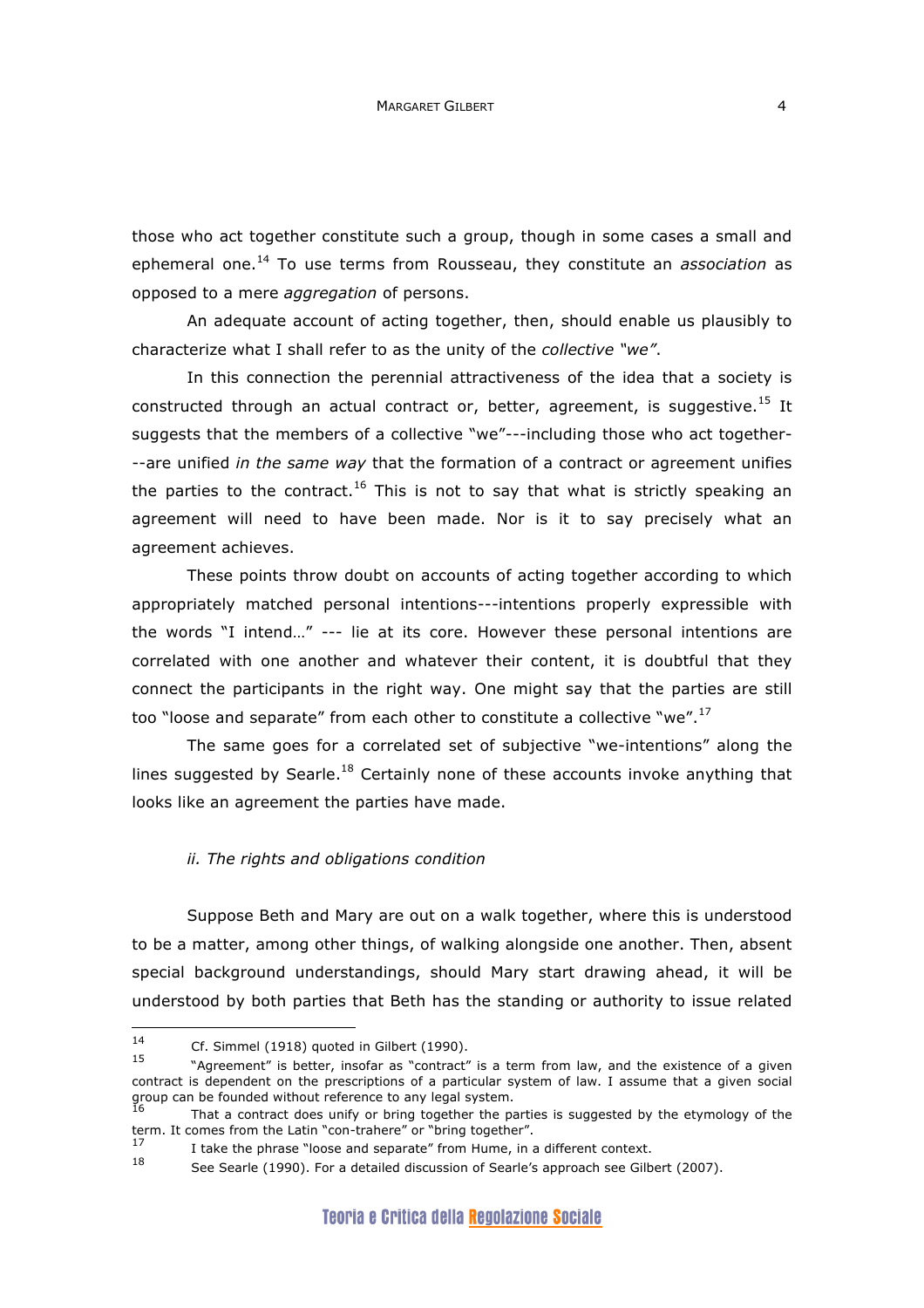demands and rebukes. For instance, she may demand that Mary slow down, rebuke her for drawing ahead, and so on---and this simply on the basis of their being out on a walk together. Or so observations on the way people think, talk, and act in these situations suggest.

Evidently in saying this I take it that demands and rebukes of the type in question are actions---generally "speech acts"---that require a certain standing or authority in the one who successfully performs them. If someone lacks this standing then his purported demands are not genuine demands, and similarly for his rebukes.

Having the standing to demand an action of someone is to be distinguished from being justified in demanding it of them. If, for instance, Mary is so sensitive to demands and rebukes that she is likely to become seriously ill if one is levelled at her, Beth would presumably not be justified in rebuking her for drawing ahead-- she would need to find some other way to change Mary's behavior. Even then, Beth would have the standing to rebuke Mary.

Having clarified those points let me now generalize and make a little more precise my point about Mary and Beth above: absent special background understandings, at least, when people are doing something together---be it going for a walk, building a bridge, plotting a revolution, or what you will---they have *by reason of this joint activity* the standing to demand of the other parties action appropriate to the completion of the joint activity, and to rebuke any other party for not acting

I take it that if A has the standing to demand that B perform action x, then in standard---though not unique---sense of the terms A has *a right* to B's performance of x, and B has a correlative *obligation to* A to perform x. In other terms, B *owes* A his performance of  $x<sup>19</sup>$  In the absence of special background understandings, then, those who are doing something together owe each other appropriate actions. To say this is not yet to say what owing---in the sense at issue---or the rights that correlate with it amount to. $20$ 

Given that there are rights and obligations of some kind in the picture, and that, as is generally supposed, agreements give rise to rights and obligations of the

<sup>19</sup>  $19$  Related points are made in Hart (1955), Feinberg (1970), among others.

<sup>20</sup> There is reason to think that owing, in this context, is a *not* a matter of moral requirement derived from a general moral principle. The argument in Gilbert (2004) is pertinent here.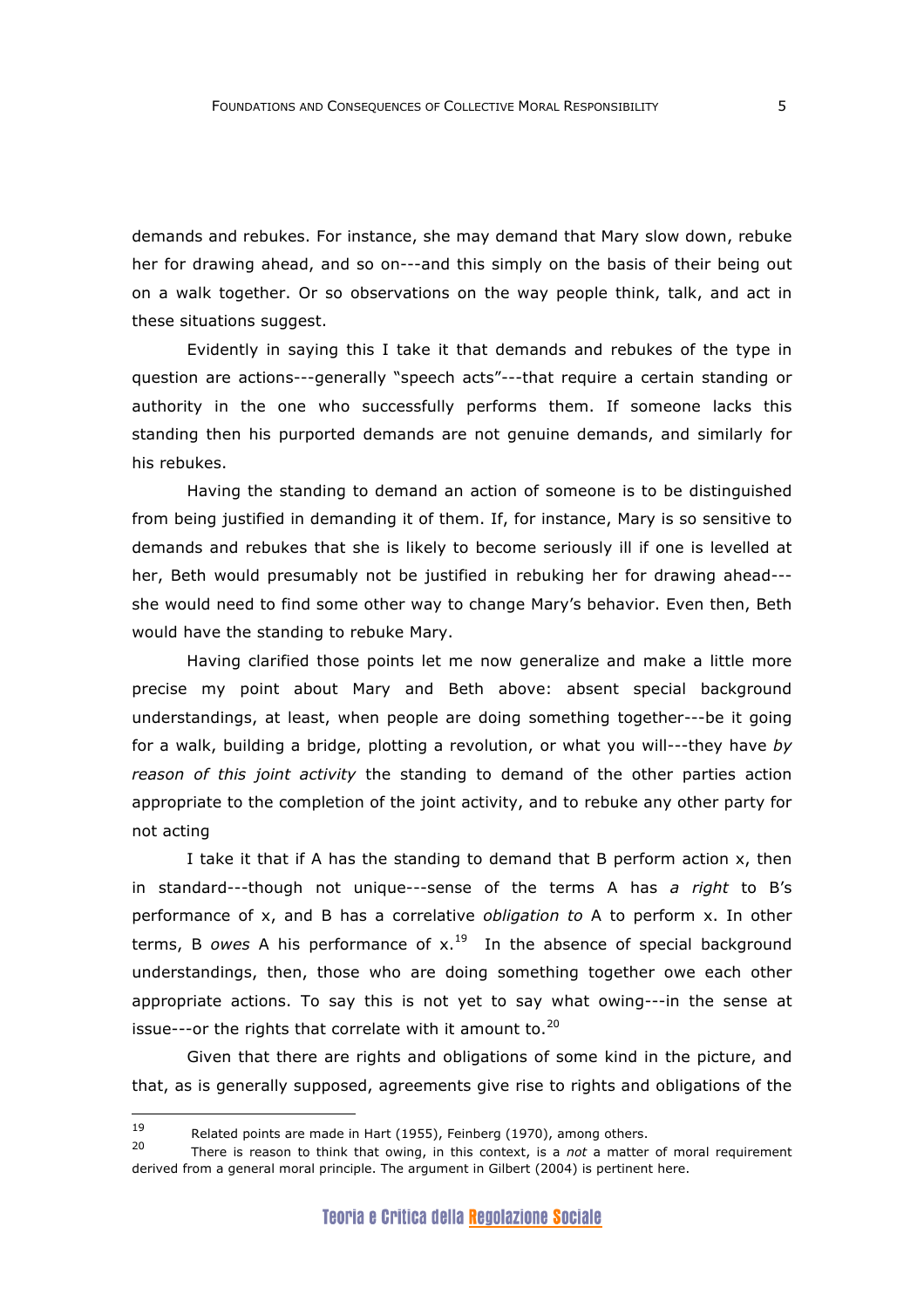parties, here is a further reason for thinking that the link between those who act together is broadly speaking contractual in nature. Be that as it may, an adequate account of acting together will explain the obligations and rights of the parties.

## *iii. The exit condition*

A final observation on acting together also suggests that the underlying situation is broadly speaking contractual. Absent special background understandings, a given party cannot without fault abandon the joint activity prior to its completion without the concurrence of his fellow-participants. This "exit condition" is something about which an adequate account of acting together should have something to say.

*The need for an account of acting together that goes beyond an appeal to the personal intentions of the parties---or their subjective "we-intentions"*

It is at best not clear that any account of acting together in terms of personal intentions or subjective "we-intentions" of the parties can satisfy the last two conditions of adequacy just outlined, those relating to owing, and to exit from the joint activity. As already noted, the same goes for the unity condition. A different approach seems to be needed.

# **3. Acting together as involving joint commitment**

## *Joint commitment*

I have elsewhere proposed that an adequate account of acting together will appeal to the *joint commitment* of the parties.<sup>21</sup> In doing so it will go beyond the personal commitments involved in personal decisions and intentions; it will also go beyond the subjectivity of Searlean we-intentions.

 $21$ 21 See Gilbert (2006b: ch. 7). This contains a longer and more nuanced treatment than is possible here.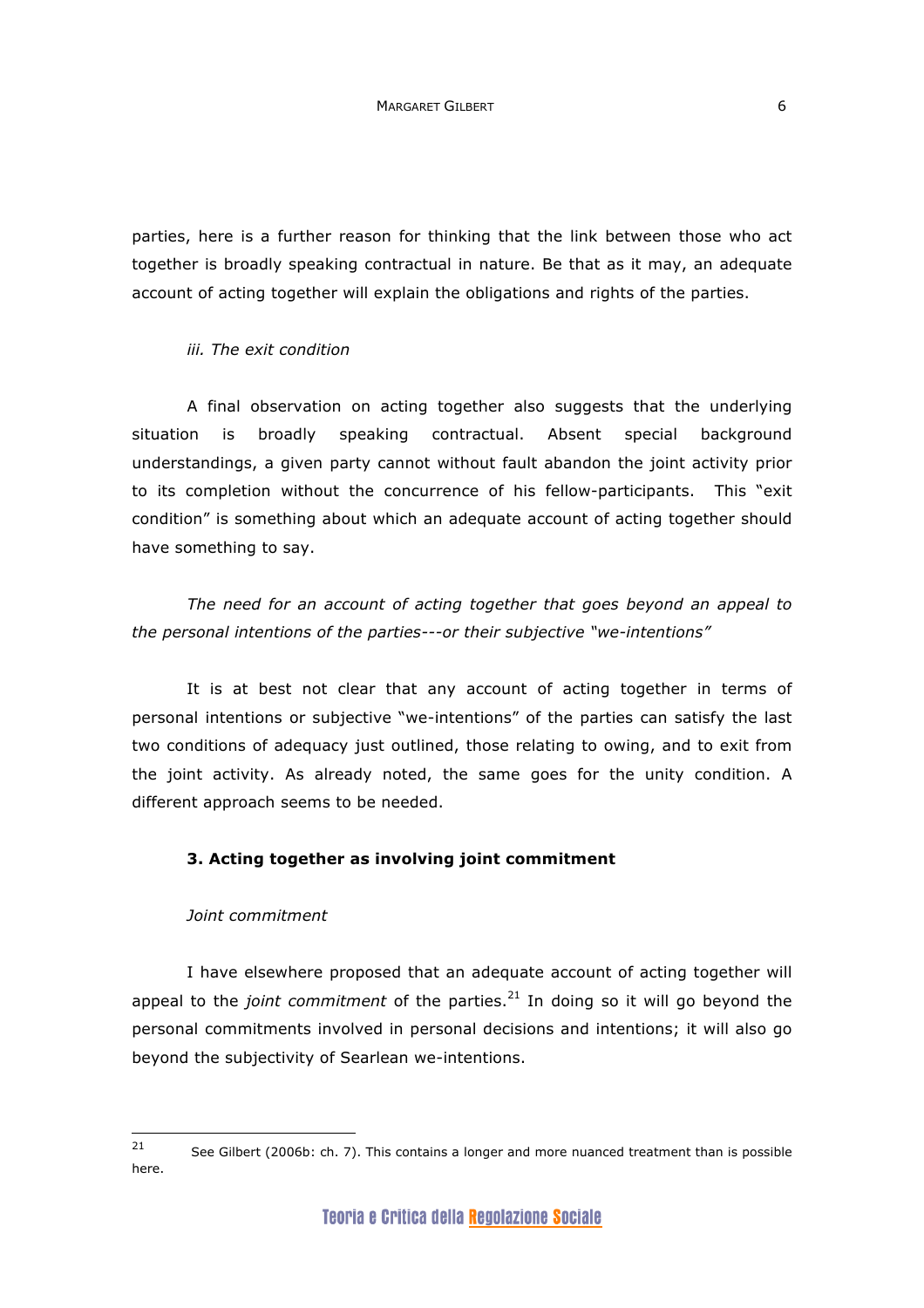In saying that personal intentions and decisions involve *commitments* I mean that they have a particular normative impact. At a minimum, if one decides or intends to do something, then by virtue of having done so, one *has sufficient*  reason to do that thing.<sup>22</sup> In other terms: if one is appropriately responsive to relevant considerations, one will do that thing, all else being equal. In other terms again: one ought to do that thing, all else being equal. Precisely *how* that is, is not something I will enter into here.

It implies, importantly, that *by a simple exercise of one's own will one can change one's normative situation*. That---of course---is not to say that one can by an act of one's will somehow influence the intrinsic character of the action itself or of its consequences. One simply makes it the case that one ought to do it, all else being equal.

The kind of commitment engendered by a personal decision or intention is what may, for obvious reasons, be called a *commitment of the will*. It is a *personal* commitment of the will in that it is brought into being an exercise of the will of the single person whose commitment it is. Further, it can be unilaterally rescinded-- done away with---by that person.

When I refer to a *joint* commitment I have in mind a type of commitment of the will that involves the combined exercise of two or more wills. Here two or more people together commit them all. Further, one who becomes committed through this process cannot unilaterally rid himself of that commitment. The concurrence of all is required. $^{23}$ 

The foregoing characterization is intended to subsume two rather different types of joint commitment---basic and non-basic cases. I distinguish these shortly.

Every joint commitment can be represented, with respect to its content, as a joint commitment *to do something as a body*. Here "do" is construed very broadly so as to cover psychological attributes in general. Thus people can be jointly committed to *espousing a certain goal* as a body, to *believing that such-and-such* as a body, and so on.

<sup>22</sup> I say "at a minimum" because there are other, important aspects of the normative impact of intentions and decisions, some of which differentiate between them, that will not be discussed here. The aspect on which I focus is, clearly, important in its own right.

Sometimes there may be special background understandings such that one or more parties have, in effect, given their concurrence in advance to someone's later "unilateral" rescinding of the commitment.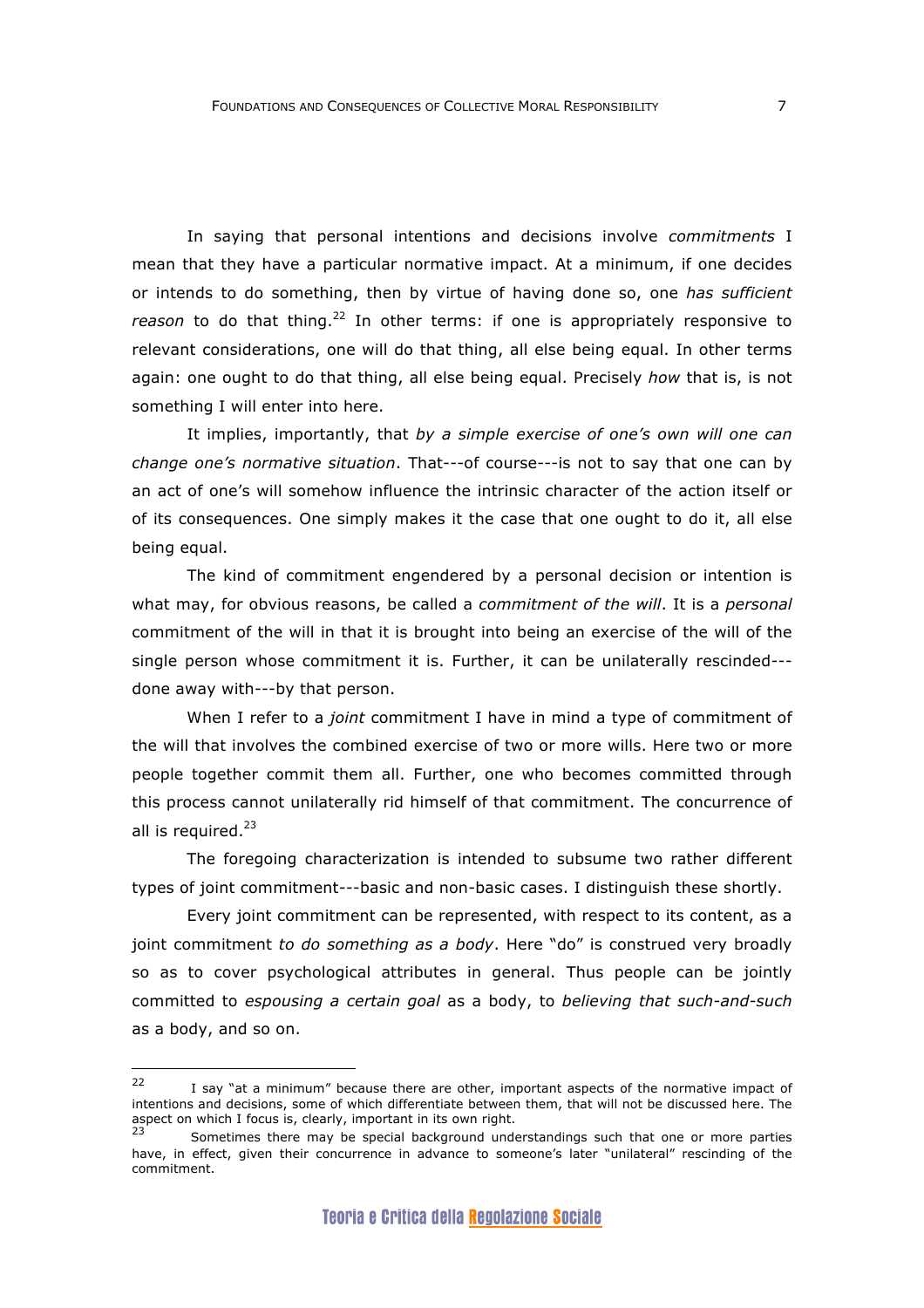The phrase "as a body" is intended to indicate that conformity to the joint commitment does not require each party personally to espouse the goal in question, say. Rather, by virtue of their several, coordinated actions, the parties must emulate as far as possible a *single espouser of the goal in question*. 24

### *Formation of joint commitments*

How are joint commitments formed? Consider Jack and Jim, who are illegally and immorally setting a fire in a dry valley in southern California. We can imagine that this joint action was initiated by an informal agreement. Jim says to Jack "It's real hot and dry now…let's set a fire!" and Jack replies "Great idea!" They then set about their nefarious work.

What precisely transpired between them? I propose that by the explicit process in question each of the two openly signaled to the other his readiness to co-create with him a joint commitment to endorse as a body a certain plan of action---to set a fire, and to do so right now. This having transpired, in conditions of common knowledge, Jim and Jack were jointly so committed.<sup>25</sup>

 As long as people signal their readiness to be jointly committed in a particular way, in conditions of common knowledge, their joint commitment is established. This can be done in less explicit ways than is involved in the example, where what transpires amounts to an agreement, strictly speaking. $^{26}$ 

Indeed, it may come about slowly and without face-to-face contact between the parties. Thus *the members of a large population of people each of whom knows only a small segment of the population personally can be jointly committed in various ways*. 27

It appears that, as in the example, two or more people can create a joint commitment to do something immoral. It appears, further, that they can jointly commit one another when one or more of them is subject to significant pressure to do so. Each may nonetheless fully intend to co-create the joint commitment with

<sup>26</sup> For further discussion of agreements as joint commitments see e.g. Gilbert (2006b: ch. 10).

 $24$ <sup>24</sup> In some cases coordination will be more of a task than in others.<br>25

I use the term "common knowledge" roughly in the sense of Lewis (1969); see also Gilbert  $(1989:$  ch. 4).

For discussion of joint commitment in large populations see e.g. Gilbert (2006b: ch. 8).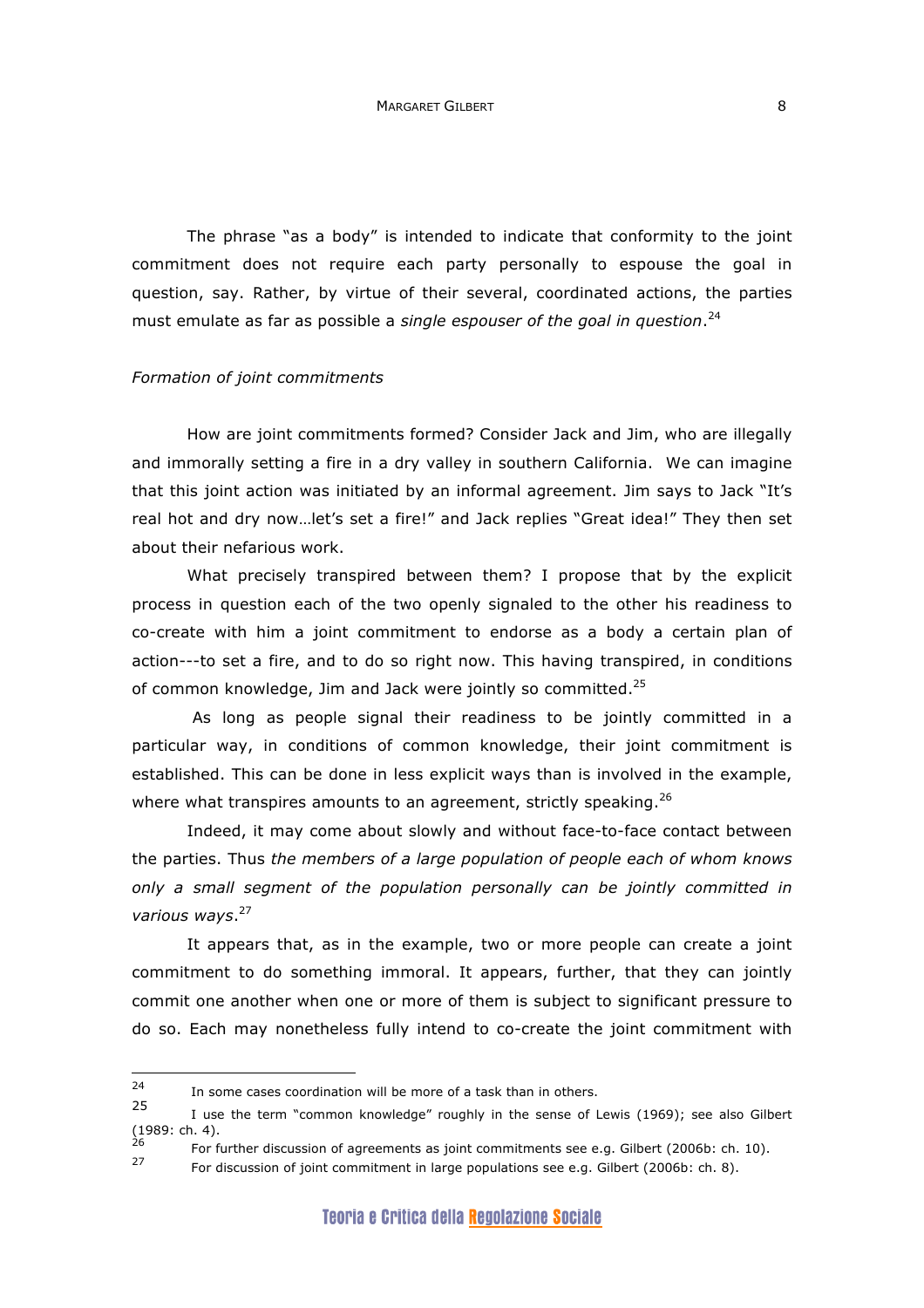the others, and that is sufficient for its creation. In other words, no strong form of *voluntariness* is required in order that a joint commitment come into being. <sup>28</sup>

#### *Basic versus non-basic (derived) cases of joint commitment*

The case of Jim and Jack is a *ground-level* or *basic* case of joint commitment. In such cases each of the parties to the commitment brought it into existence by signaling his personal readiness jointly to commit them in the specified way.

Non-basic cases involve a background basic case. This authorizes some particular person or collective body to impose new joint commitments on the group. Thus suppose Jim says "You decide where we go from here", and Jack concurs. Later when Jack says "We'll stop in five minutes", he (in effect) jointly commits them both to endorse as a body the plan of stopping in five minutes. This can happen on a large scale as well. $^{29}$ 

#### *Signing on later*

Once a given joint commitment has been created, someone who was not previously party to it can "sign on" to it given appropriate expressions of readiness for such signing on, on the part of all pertinent parties.<sup>30</sup> His standing with respect to the joint commitment will then be of the same type as that of the other parties. For instance, his concurrence will be needed for rescission.

## *A joint commitment account of acting together*

Consider now the following rough account of acting together:

A, B, and so on (or: members of population P) are *doing something together* if and only if A, B, and so on are jointly committed to espousing as a body a goal G and a sufficient number of A, B, and so on (or: members of

 $\overline{a}$ 

<sup>&</sup>lt;sup>28</sup> For more on both of these points see Gilbert (2006b: ch. 10).

<sup>&</sup>lt;sup>29</sup> See Gilbert (2006b: ch 8.).

See Gilbert (2006a:101-2), the case of "Tarzan".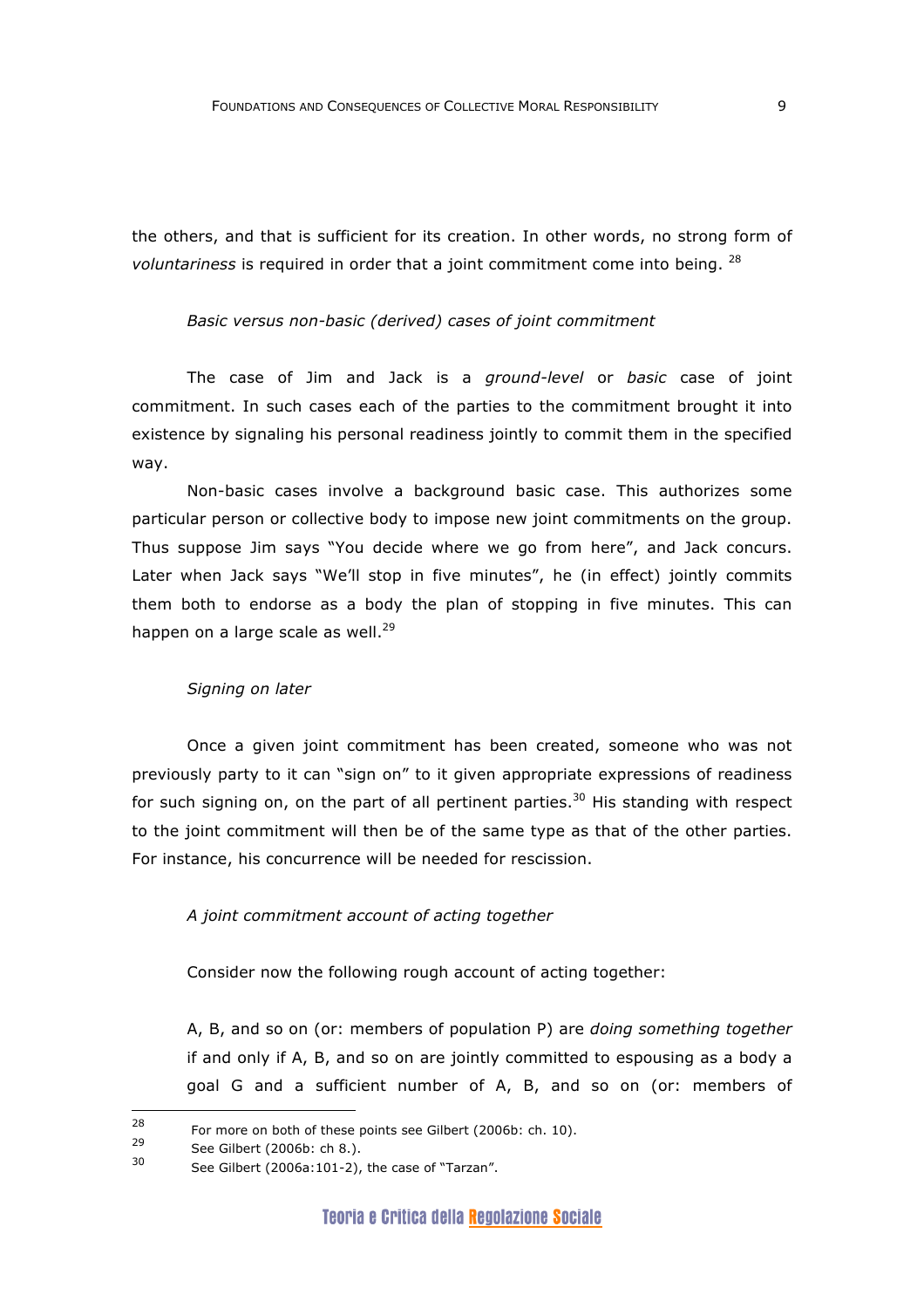population P), are acting in light of this joint commitment in a way that is geared to the attainment of G.

In more concrete but still rough terms, with respect to the example given earlier:

Jack and Jim are setting a fire *together* if and only if they are jointly committed to espousing as a body the goal that a fire is set, and in light of this joint commitment a sufficient number of them are acting in a way that is geared to the setting of a fire. $31$ 

I shall not be concerned with the details of this account here. What is central is that within it *an underlying joint commitment plays a motivational role*. As I put it above, the people involved must act *in light of* such a commitment.

## *Adequacy of the account*

Given the role of a joint commitment within it, the account passes the tests of adequacy mooted earlier.

## *i. The unity condition*

First: Those who co-create a joint commitment are naturally described as *unifying their wills*---for the purpose of committing them all. Moreover none can decommit himself without the concurrence – at some point – of the others. Thus they can meaningfully be considered to be *bound together* in a double fashion – together – they bind all and each is bound at the pleasure of the others.

I have proposed, in effect, that this is the way in which the parties to an agreement are unified. If this is right, an account of the unity of those who act together that appeals to joint commitment accords with the perennially attractive

 $31$ "...in a way that is appropriate" --- by and large. The more "off-base" the actions of the parties are, the less fitting it is to say that they are "setting a fire" as opposed to "trying to set a fire" or ""setting a fire""---using scare quotes. Note added in response to a comment from Frank Stewart.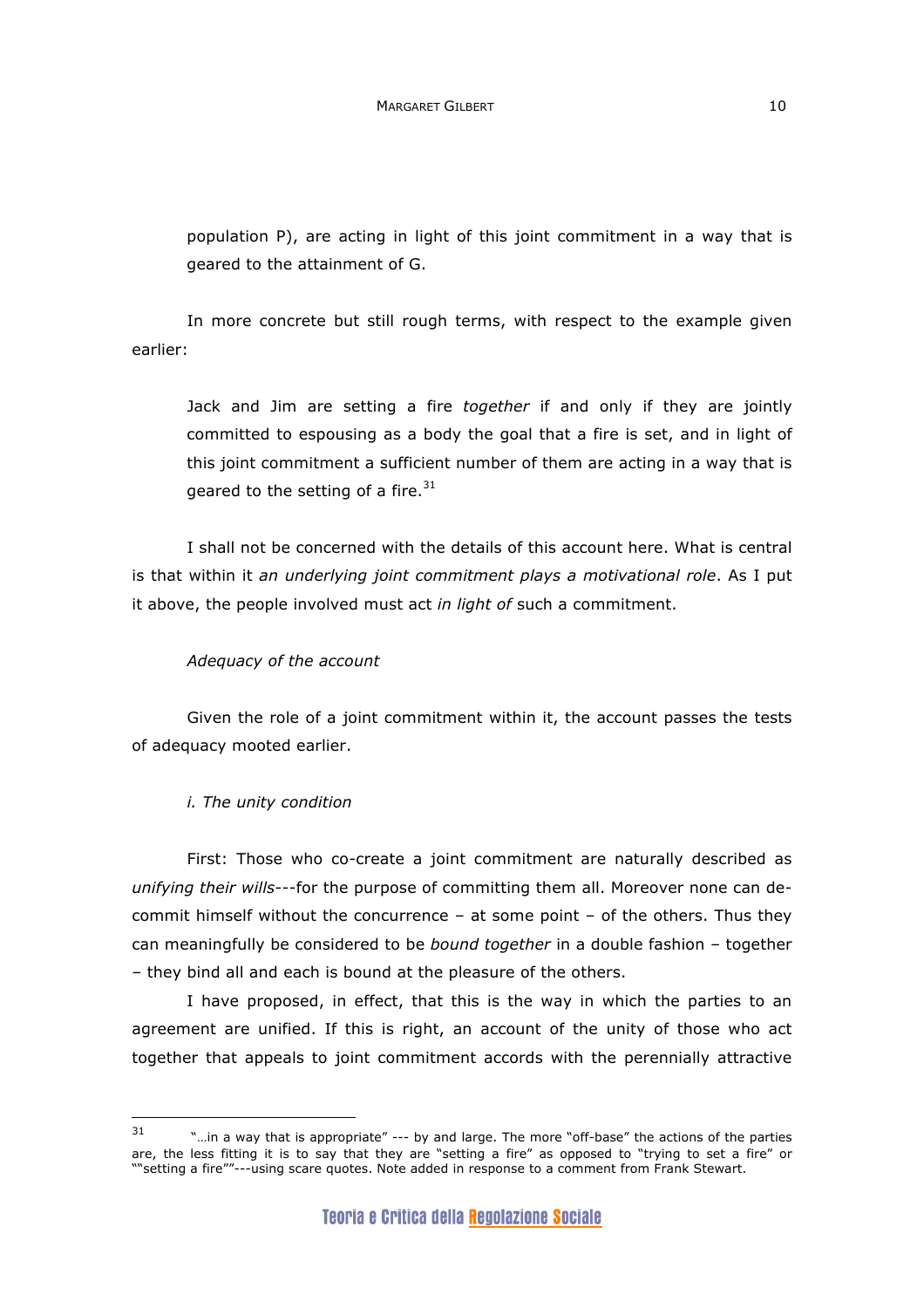suggestion that social groups in general are founded in an agreement or something like it. $32$ 

#### *ii. Joint commitment, rights and obligations*

In relation to the special rights and directed obligations of those who act together, an appeal to joint commitment is extremely fruitful. Indeed, it helps us to understand how the type of right at issue is possible.<sup>33</sup> In explaining why I say this, I shall assume there are no special background understandings in place.

Intuitively, those who are parties to a joint commitment have the standing to demand that their fellows conform to the commitment. Intuitively, again, they have this standing by virtue of their joint commitment as such. In other terms, given a joint commitment each party is in a position *qua party to the joint commitment* to demand conformity. This intuitive judgment is presumably grounded on the fact that the parties have together constrained one another to act in accordance with the commitment. In such a way it can be argued that the parties to a joint commitment owe each other conforming action and have correlative rights against one another to such action.

Clearly, this is not to say that the parties ought to conform in all cases---all things considered. Thus Jack may be in a position to insist that a suddenly reluctant Jim proceed to carry out their nefarious plan. We may assume that Jim should not do so given its nature and likely consequences.  $34$ 

#### *iii. The exit condition*

Given that a joint commitment as opposed to a set of personal commitments is at issue, those who are acting together on the joint commitment account require the concurrence of the other parties to abandon the joint activity without fault.

 $32$ That social groups are founded in joint commitments is the gravamen of Gilbert (1989: ch. 4); see also Gilbert (1990) and (2006a: ch. 8).

There will be an elaborate discussion of this topic in a book of mine currently in progress and entitled *Rights Reconsidered,* to be published by Oxford University Press. There is related material in Gilbert (2004).

I discuss this type of situation at more length in "Dark Duties" (2009ms).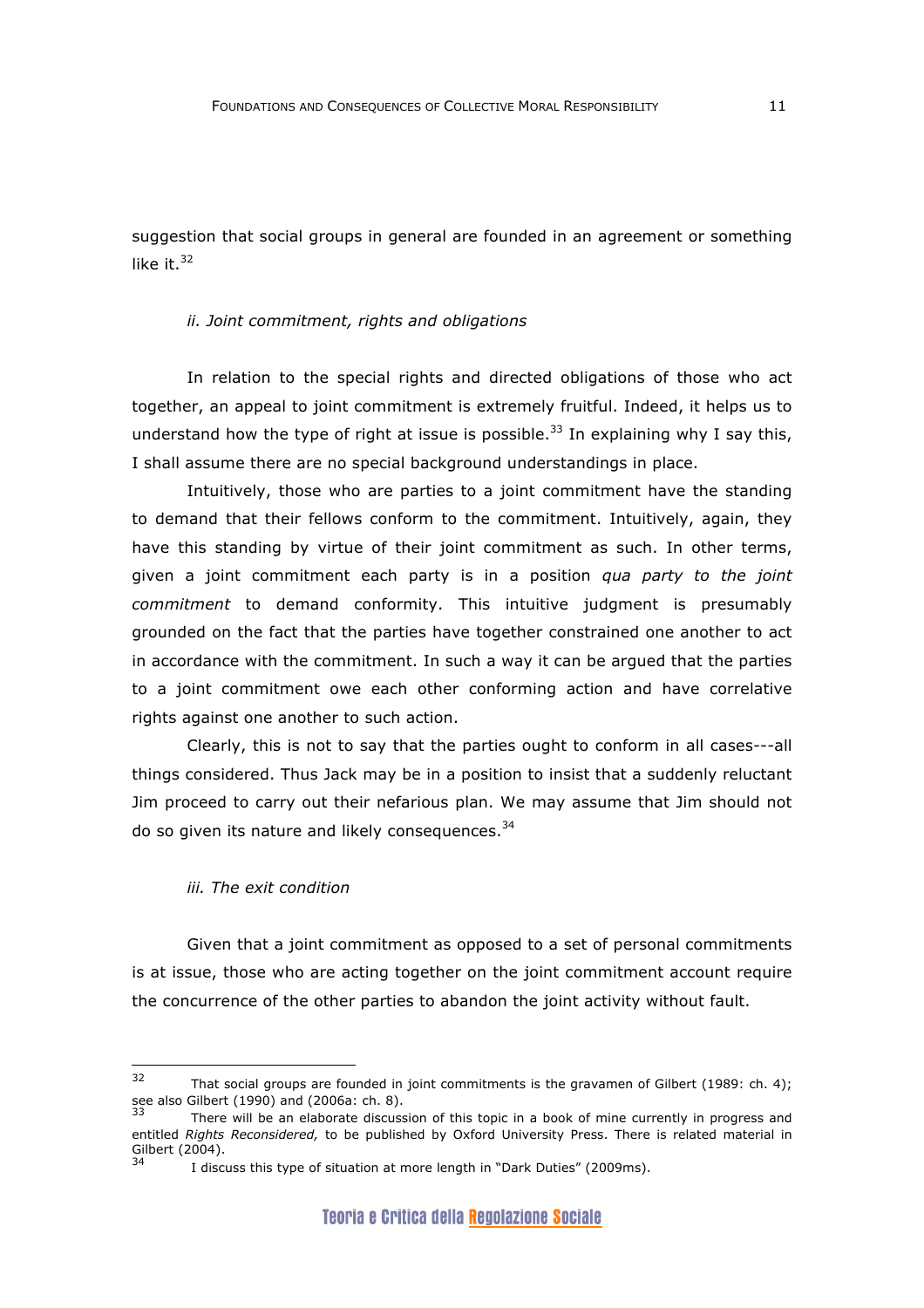#### *Metaphysical innocence of the account.*

Does the account of acting together just sketched involve any metaphysically worrying elements? I think not. This is worth emphasizing insofar as my past use of the phrase "plural subject" *to refer to any set of people who are jointly committed in some way* has led some commentators to think that my account of acting together is less acceptable metaphysically speaking than accounts in terms of personal commitments.

Though I think the phrase "plural subject" is an apt one – in part because the site of joint commitment is a plausible referent for the collective "we" as this occurs in everyday thought and talk – I have come at least somewhat to regret using it because of this inference that has been made. I do not see myself as the proponent of a "spooky" view, one from which people should flee on pain of going over the metaphysical top.

As can be seen from what has been said so far, I can state my position on acting together without using the term "plural subject" at all.

#### **4. Collective moral responsibility**

I have been supposing that we are to blame for doing something if what we did was horrible, we were not forced to do it, and we knew or should have known that it was horrible. I have discussed at length what it is for us to do something – which is, presumably, the core of the matter – and offered a rough account of it in terms of joint commitment.

For present purposes our not being forced to do what we did, and our knowing its moral character, can both be construed, as to their core, in terms of our beliefs, where *our* beliefs are understood in terms of joint commitments to believe as a body one or another proposition – in the cases in point, the proposition that, roughly, *we had better do this if we want to avoid great harm*, and the proposition that *it is a horrible thing to do*.

As I have argued elsewhere, such an understanding of statements about what we believe is merited for reasons parallel to those offered for the proposed account of what we are doing. Here I should perhaps emphasize that our joint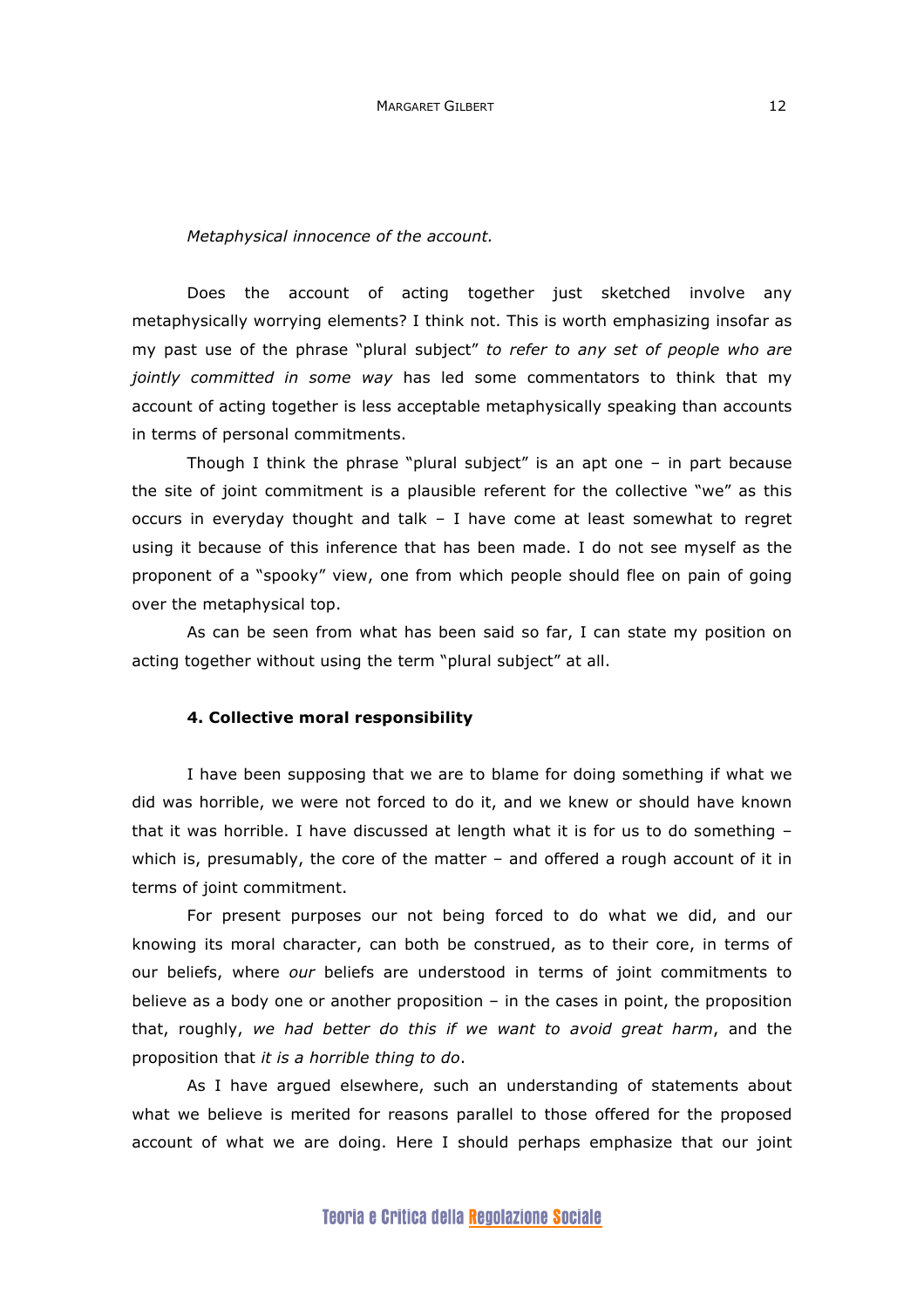commitment to believe that p as a body does not require any of us personally to believe that  $p.$   $35$ 

The discussion that follows will presuppose the proposed accounts of our action and our belief. And I shall continue to suppose that we are blameworthy if and only if we did something horrible, we weren't forced to do it, and we knew or should have known that what we did was horrible.

I am now in a position to discuss the relationship between *our* moral guilt and *my* personal moral guilt or innocence.

The issue can now be elaborated as follows: Suppose that we were jointly committed to espouse a certain goal as a body. Enough of us acted in light of this joint commitment for this goal to be achieved. Suppose, further, that we were not jointly committed to believe as a body that there would be some dire consequence should we fail to achieve that goal. And so on.36 Does this mean that *I* am either morally guilty to some extent or morally innocent in the matter?

The answer is surely "neither". One can usefully distinguish between *basic and non-basic cases* here.

In the basic cases, it is always possible that one of the parties was constrained to enter the joint commitment to espouse the goal in question in such a way that he cannot be held culpable for doing so. For instance, given their prior history, Jack may have known that should he refuse to set the fire with Jim, Jim would violently assault him, quite likely killing him. For some such reason he agreed to set the fire. He did not pretend to agree; he really did agree. Nonetheless, one may wish to deny Jack's personal culpability in the setting of the fire, perhaps to the point of regarding him as free of any moral guilt in the matter.

Possibly Jim was also forced to act as he did, not by Jack, but by some third party who, he knows, will do violence to him should he and Jack not set the fire. Thus it is possible that neither party is personally culpable in relation to their collective act.

In this type of case, each of the parties is at least aware of what – as they would put it – we were doing. But now consider a case of derived joint commitment.

 $\overline{a}$ 

<sup>35</sup> On our belief see Gilbert (1989 ch 5), Gilbert (1996), and elsewhere.

<sup>36 &</sup>quot;And so on": we knew or should have known our action was horrible, this construed in terms of the joint commitment account of collective belief.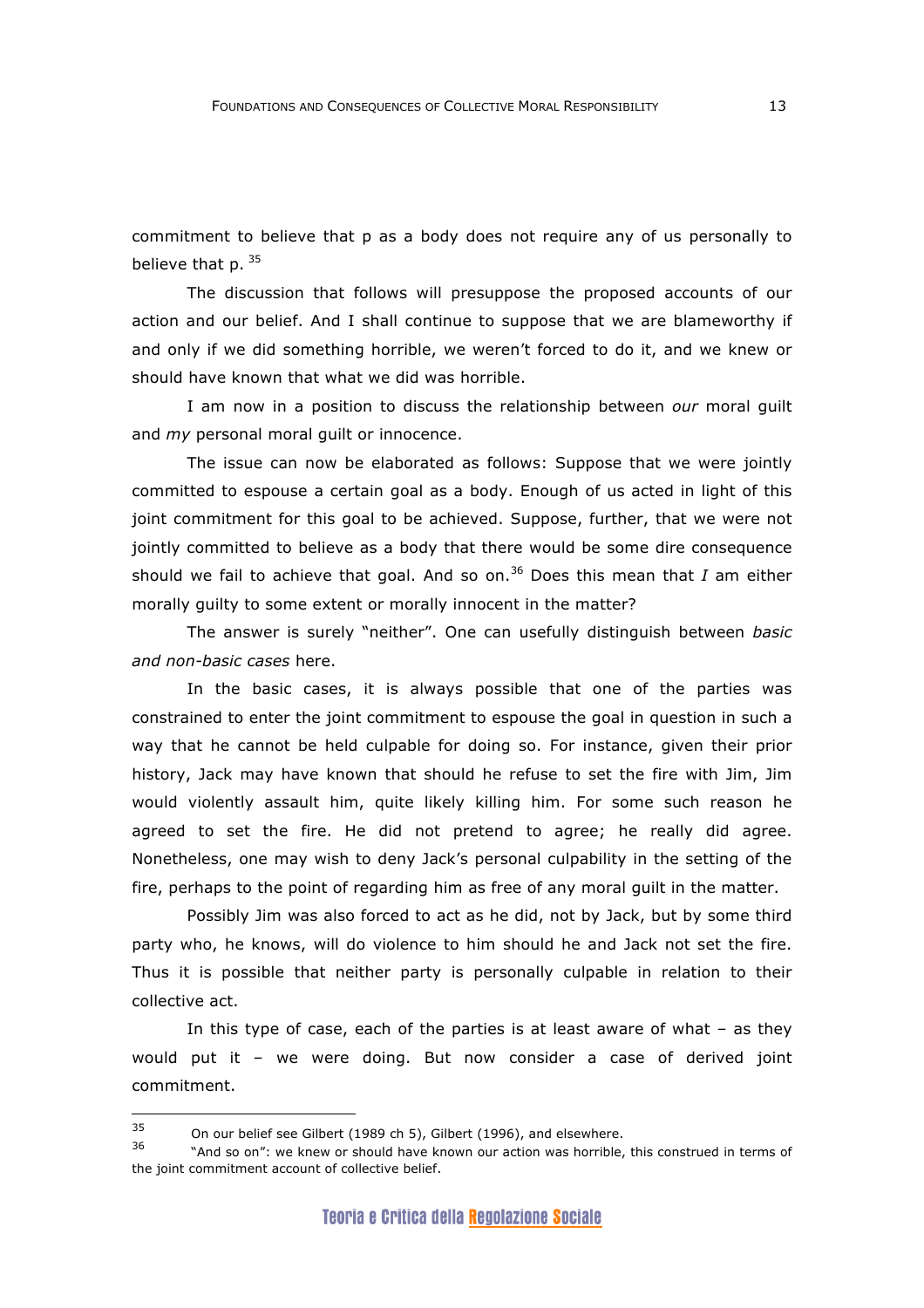Suppose Jack and many others are party to a joint commitment to accept as a body that a certain person, Rex, is to set goals for the group and arrange for their implementation by calling on those members of the group he deems to be best equipped for the associated tasks.

Under these circumstances, we may do something horrible, in the event, even though some of us did not even know that the collective goal had been set. Perhaps more is needed to make those of us in this position free of personal moral guilt in the matter.

For instance, we may have voted for Rex as our leader, knowing that he was a belligerent person likely to engage in attacks on those outside our group. But we might not have voted for Rex. Indeed, we might have voted against him, and taken every legal step to prevent his election.

Or it may be that originally everybody reasonably judged that Rex would be an exemplary leader. A sudden personality shift has left him ready to do things that are untoward, barbaric. And no one can easily stop him, though many are doing what they can to do so.

In conclusion, then, given a joint commitment analysis of what it is for *us* freely to do something bad, when we knew or should have known that it was wrong, a given party to the underlying joint commitment may not be personally culpable in relation to our action – though he may be.

## **5. Some consequences of the foregoing**

*i. Personal responses: feeling guilt over what one's group has done*

Towards the end of the famous lectures whose title has been translated as "The Question of German Guilt" Karl Jaspers wrote<sup>37</sup>:

…in a way which is rationally not conceivable, which is even rationally refutable, I feel co-responsible for what Germans do and have done.

Going on he emphasizes the difficulty:

 $37$ 

Jaspers (1947); Here I follow the English translation by Ashton.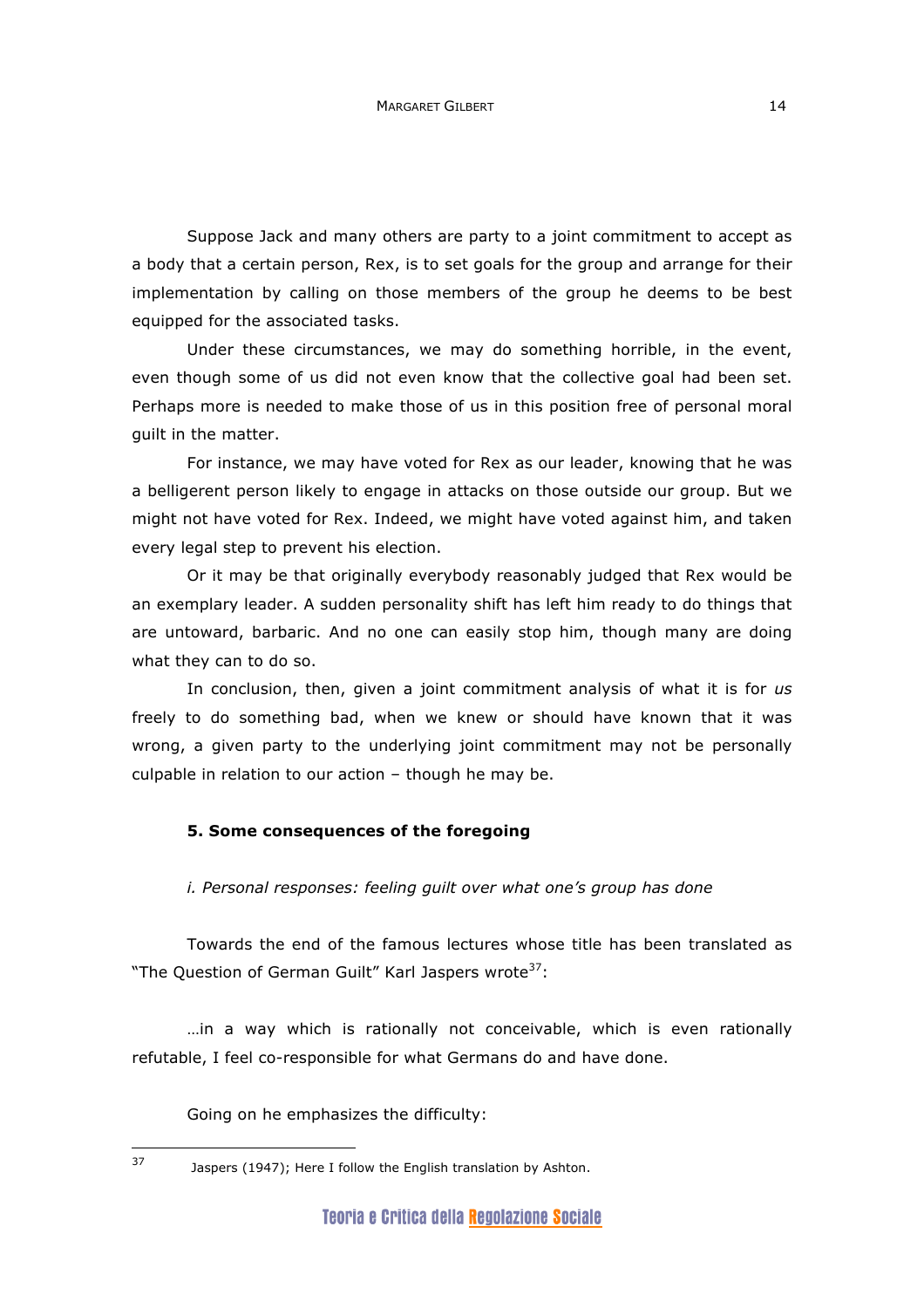….I seem to have strayed completely into the realm of feeling and to have abandoned conception…

A joint commitment account of collective moral guilt allows that such feelings need not be irrational, even for one who is personally blameless in the matter in question.<sup>38</sup>

In feeling co-responsible with others one could be responding emotionally to the fact of one's implication in some horrible action or actions not so much through any personal culpability but rather through one's non-culpable participation in those joint commitments that lay at the foundations of those actions.

How, after all, should one feel, if one is in a position to say "We've done something horrible"? Not good, presumably.

I have elsewhere proposed that it may make sense in at least some cases to speak here of a *feeling of guilt*. This will then be *a feeling that does not relate to one's personal guilt* but rather to the guilt of one's group. For want of a label I have called it a feeling of "membership guilt".

Membership guilt – as understood in this context – is *not* a form of personal guilt. *It is simply a matter of my being one of "us" – when we are guilty* – something that does not speak directly to my personal guilt or innocence.<sup>39</sup>

One might put it this way: our moral guilt, as such, does not, in and of itself, taint *me* morally. Rather, it puts me in a position to feel a particular kind of emotion, one that is hardly pleasant. It may, indeed, be agonizing. This is one of the hazards of membership in a social group – something that most of us can hardly avoid.

<sup>38</sup> This was the theme of Gilbert (1997). My point is evidently a general one, and does not speak to the empirical facts of any particular case.

I tried to make this clear in Gilbert (1997) but my view has at least once been mischaracterized in print (in spite of an informative quotation just prior).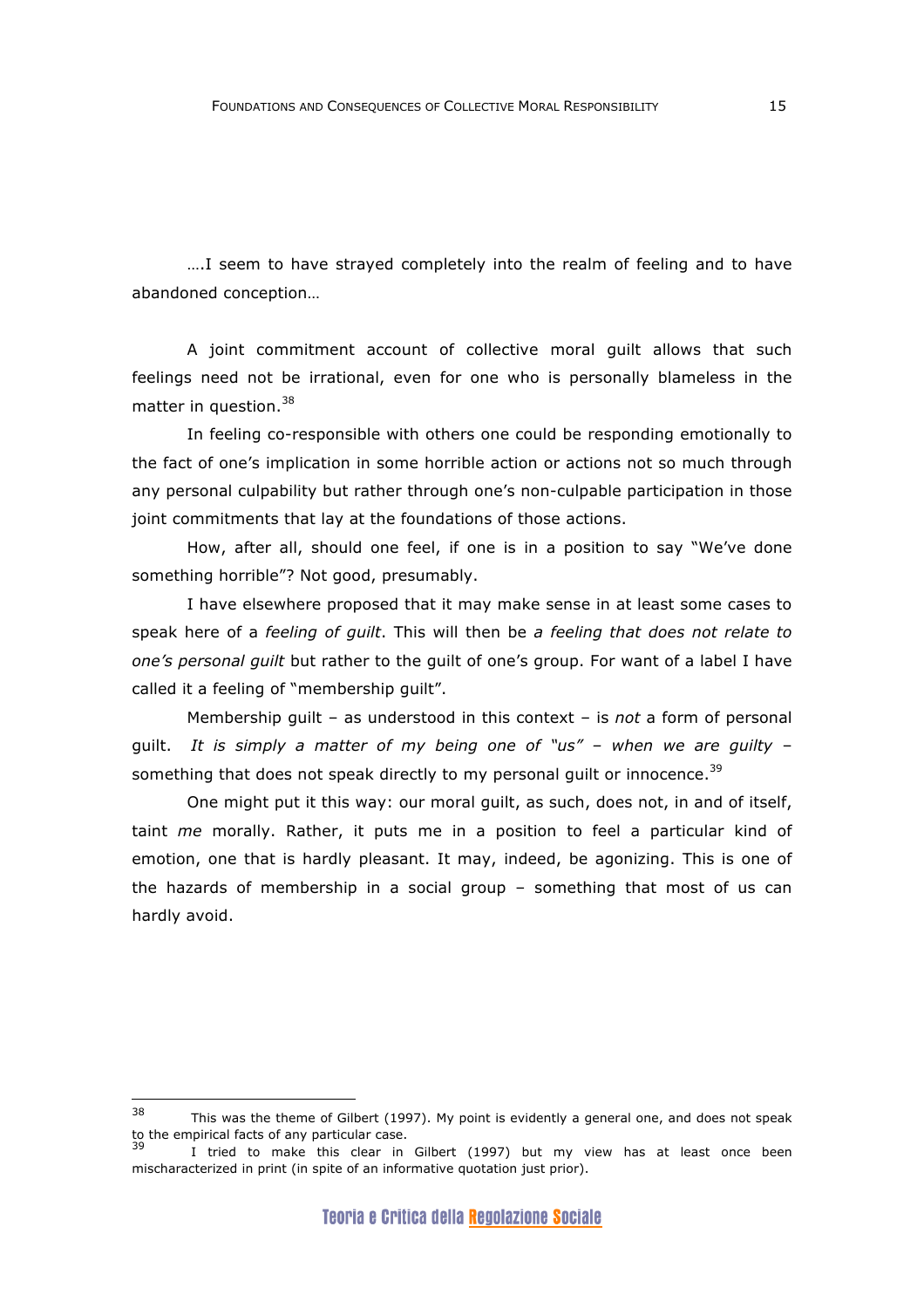*ii. Concerning our responses to our blameworthy actions: collective feelings of guilt.*

Given that we are blameworthy, what responses to what we have done are appropriate for us collectively? That is a large question. Here I focus on one of the least discussed aspects of it.<sup>40</sup>

Many assume that we cannot respond affectively to what we have done. $41$  I can so respond and so can you, but *we* cannot. Yet ascriptions of feelings of guilt or remorse to us are well within the limits of everyday discourse.<sup>42</sup> And it would seem that such feelings on our part, whatever they amount to, will be appropriate responses to our collective moral guilt.

What are we talking about, then, when we talk in this way? As I have argued elsewhere, a joint commitment account recommends itself.<sup>43</sup> Here I focus on the case of remorse.

At the core of such an account will be a joint commitment *to feel remorse as a body*. It is worth spelling out what this particular commitment amounts to.

As indicated earlier, in order to conform to it, one need not personally feel remorse for anything he has done. It may indeed be queried whether one can feel remorse at will---a negative answer making a *commitment to feel something* a lost cause from the start.<sup>44</sup> Such willed feeling is not in any case at issue here. Nor is one required to feel membership remorse, the analogue for remorse of membership guilt, discussed in the last section. One's capacity to do this at will may also be questioned, and is in any case not to the present point. Rather one is to contribute as best one can to the emulation of a single subject of remorse by means of the actions and expressions of each.

Of course a feeling of membership remorse in one or more of the members of a guilty group may help to produce remorse at the collective level. Thus suppose that Jack has come to feel very bad about the fire that he and Jim set together.

<sup>40</sup> The first extended discussion of collective emotions in analytic philosophy that I am aware of is my discussion of collective remorse. See Gilbert (2000).<br>41

 $\frac{41}{42}$  See Kutz (2000).

 $^{42}$  I believe Joshua Knobe has some experimental data to this effect.

 $^{43}$  See e.g. Gilbert (2000).

<sup>44</sup> A parallel longstanding philosophical discussion concerns one's capacity to "believe at will". For some discussion of this in connection with collective belief see Gilbert (2002c).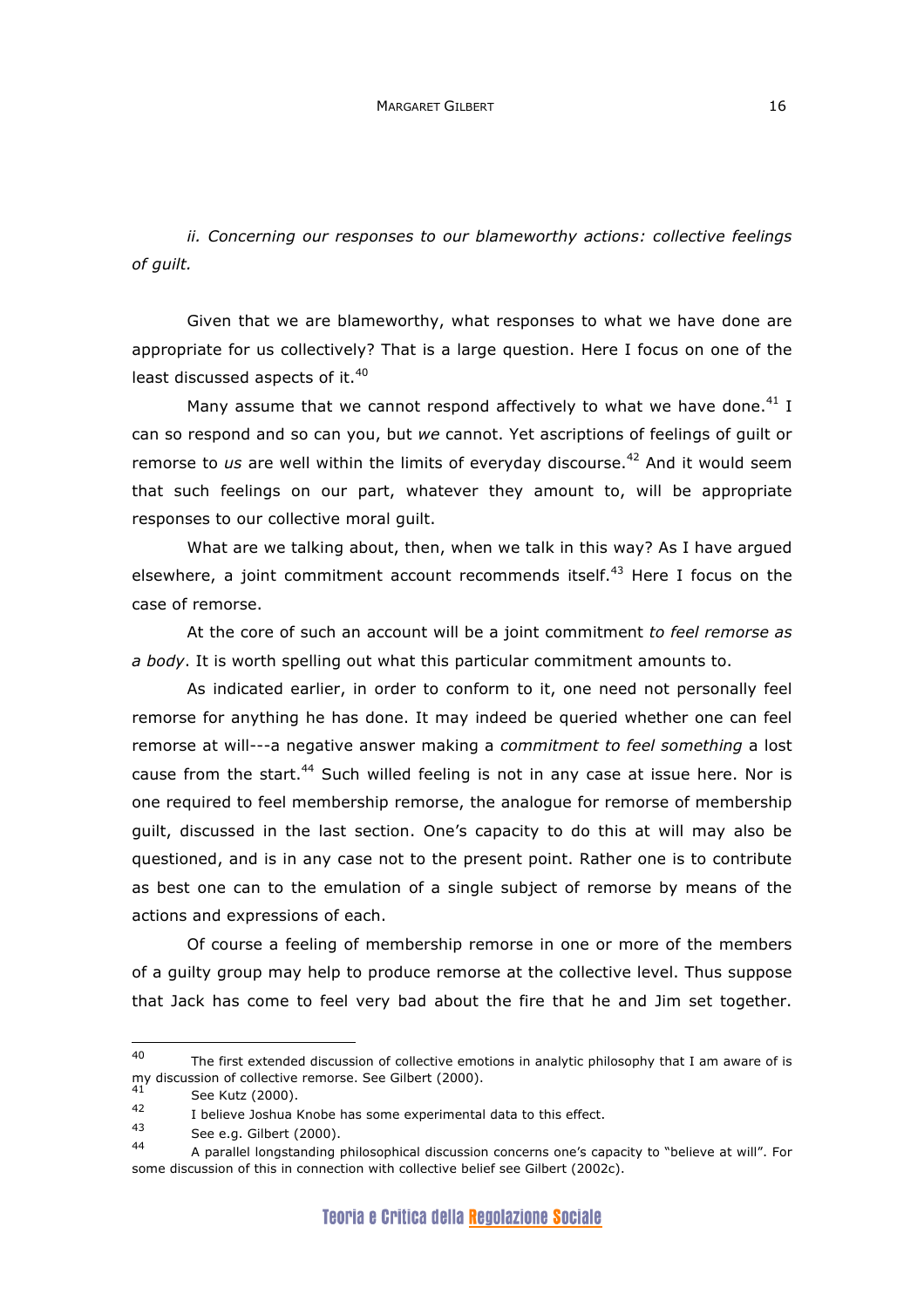Predictably, it has ravaged many acres of land, destroyed homes, and at least one person has died. In a remorseful tone Jack says to Jim, "We really shouldn't have done that!" Jim responds, "That's right!" in a similar tone. In some such manner Jack and Jim may come collectively to feel remorse over their setting of the fire.

Note that though they here *express* their membership remorse, the parties are not explicit about it. Jim does not say "I feel so bad about what we did!" to which Jack might have replied "Me too!" The latter dialogue is apt to produce a collective *belief* to the effect that *Jim feels remorse over their setting the fire, and Jack does also*.

In acting as required by the joint commitment to feel remorse as a body it may well be appropriate for us collectively to apologize, and to attempt in other ways to appease our victims to repair the damage we have done.

Such an apology might be made in concert if the perpetrators are few in number: as when Jack says "We're sorry" and Jim echoes him with "Yeah, very sorry". In a larger group it is likely to be made by a representative who is authorized to speak for the group in this and perhaps other ways.<sup>45</sup>

#### *iii. The responses of others*

There is one more question I want to touch on before closing: the appropriate responses of others, including our victims, to our blameworthy actions. The question on which I focus is that of punishment or, more broadly, responses intended negatively to impact the quilty group on account of its action.  $46$ 

Often at least, if *we* are to suffer on account of our wrongdoing, then so are you---yet you may be free of moral taint in the matter. Perhaps you did the best you could to prevent our action from taking place, joining in public protests against it and so on.<sup>47</sup> Perhaps you were ignorant of what was happening, and in the circumstances your ignorance was not culpable.

<sup>45</sup> For an examination of group "speech acts" generally see Hughes (1964); also Meijers (2007). There is extensive discussion of collective apologies in Smith (2008).

I take punishment proper to meet certain conditions that may not be met in all cases where a punitive reaction is envisaged. See Gilbert (2006b: ch. 1). There are interesting questions relating to punishment proper that will not be addressed here.

Such personal or sub-group protests may not count as action contrary to the joint commitment or commitments that lie at the foundation of the group; even if they did, they would not necessarily remove one from the group itself. See Gilbert (1996).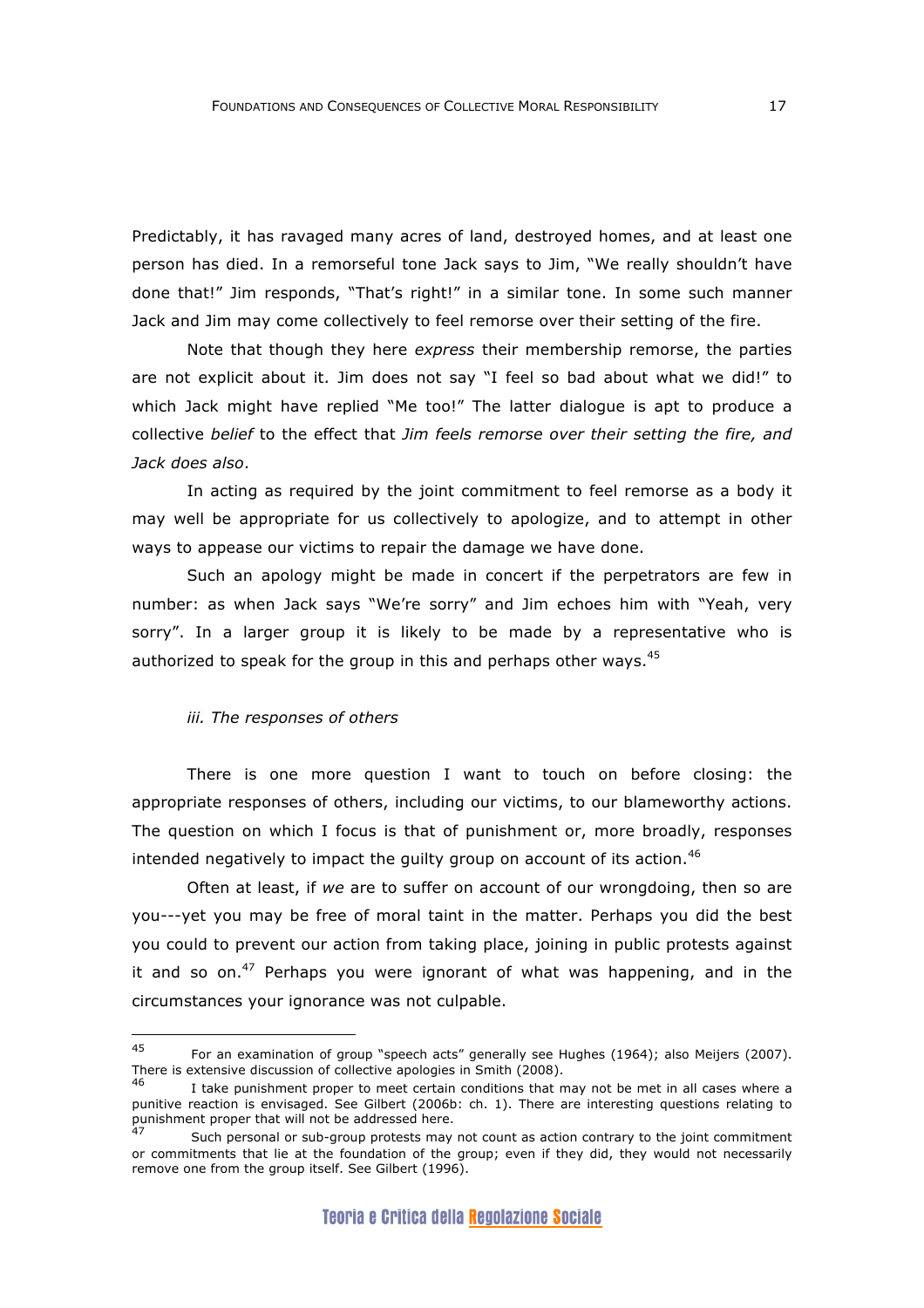Considerable caution, then, is morally required of those who consider engaging in punitive behavior in relation to a given case of collective guilt. Indeed, a focus on those individuals who in a given case bear significant personal guilt, as is common in practice, may be the best course morally speaking.

Sometimes it may be that measures that adversely affect us all are justifiable. In that case every effort should be taken to protect those who bear little or no guilt.

It is often pointed out that many are likely to bear at least some personal guilt when their group is involved in a terrible wrong.<sup>48</sup> For instance, they did not speak out when they could have. They did all they could "not to know" what was happening.

This is surely true, and everyone needs to be aware how small steps taken by many "ordinary men" and women can have significant consequences. What each one of them has to blame himself for is likely, though, to pale in comparison with the delicts of their leaders or others with a greater ability to influence events.

In any case, once we are at the individual level of things, it is each individual's story that counts. And though *our* story is one and the same – insofar as we did this terrible thing - *your* story and *my* story may be quite different.<sup>49</sup>

<sup>48</sup> Jaspers (1947) offers a highly nuanced discussion of the ways in which individuals can contribute in one way or another to a group's wrongdoing.

Cf. Jaspers, op. cit. This essay is a lightly revised version of an invited presentation at a symposium on collective responsibility held at the APA Eastern Division meetings, New York, 30 December 2009. I thank my co-symposiasts C. Kutz and Nick Smith (commentator), and members of the audience for discussion. I am grateful to Frank Stewart for comments on a draft of that presentation.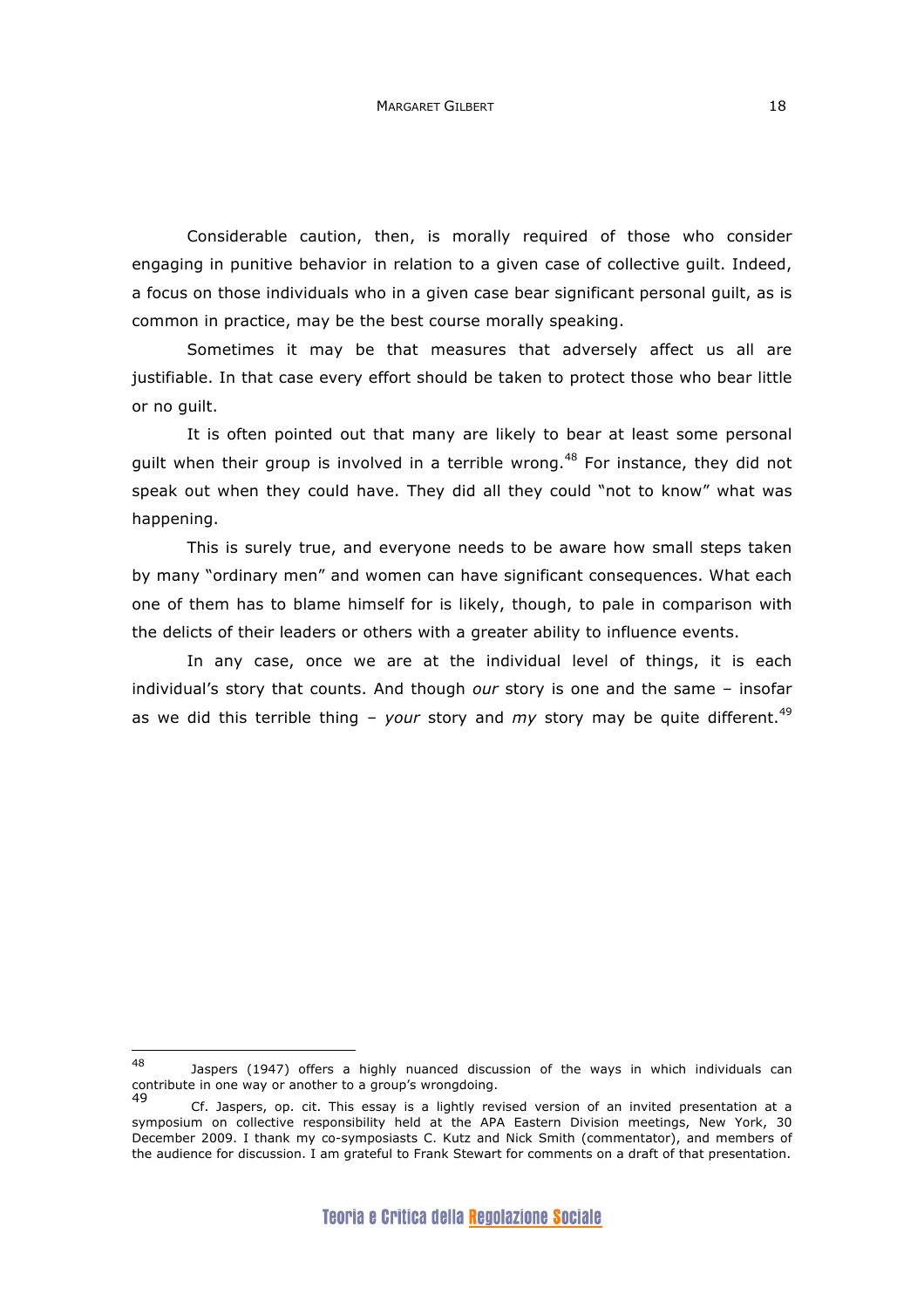BIBLIOGRAPHY

Alonso, F. (2009) "Shared Intention, Reliance, and Interpersonal Goals", Ethics, vol. 119, pp. 444-475.

Bratman, M. (1993) "Shared Intention", Ethics, vol. 104, issue 1, p. 97.

Feinberg, J. (1970) "The Nature and Value of Rights", The Journal of Value Inquiry, vol. 4, no. 4, pp. 243-260.

Gilbert, M. (1989) On Social Facts. Routledge and Kegan Paul: London, (1992), Princeton University Press: Princeton).

Gilbert, M. (1997) "Group Wrongs and Guilt Feelings" Journal of Ethics 1: 65-84

Gilbert, M. (1996) Living Together, Rowman and Littlefield: Lanham, MD.

Gilbert, M. (2000a) Sociality and Responsibility: New Essays in Plural Subject Theory. Rowman and Littlefield: Lanham, MD

Gilbert, M. (2000b) "The Idea of Collective Guilt", in Sociality and Responsibility.

Gilbert, M. (2000c) "Collective Remorse", in Sociality and Responsibility.

Gilbert, M.(2002a) "Collective Wrongdoing: Moral and Legal Responses", Social Theory and Practice, vol. 28, no. 1, pp. 167-187.

Gilbert, M. (2002b) "Collective Guilt and Collective Guilt Feelings", Journal of Ethics 6: 115-43.

Gilbert, M. (2002c) "Belief and Acceptance as Features of Groups", Protosociology, vol. 16, pp. 35-69.

Gilbert, M. (2004) "Scanlon on Promissory Obligation: the Problem of Promisees' Rights", Journal of Philosophy, vol. 101, no. 2, pp. 83-109.

Gilbert, M. (2006a) "Who's To Blame? Collective Moral Responsibility and Its Implications for Group Members", Midwest Studies in Philosophy, vol. 30: 94-114.

Gilbert, M. (2006b) A Theory of Political Obligation. Oxford University Press: Oxford

Gilbert, M. (1991) Churchill: A Life, Henry Holt: New York

Haji, I. (2006) "On the Ultimate Responsibility of Collectives", Midwest Studies, vol. 30, issue 1, pp. 292-308.

Hart, H.L.A. (1955) "Are There Any Natural Rights?" The Philosophical Review, vol. 64, no. 2, pp. 175-191.